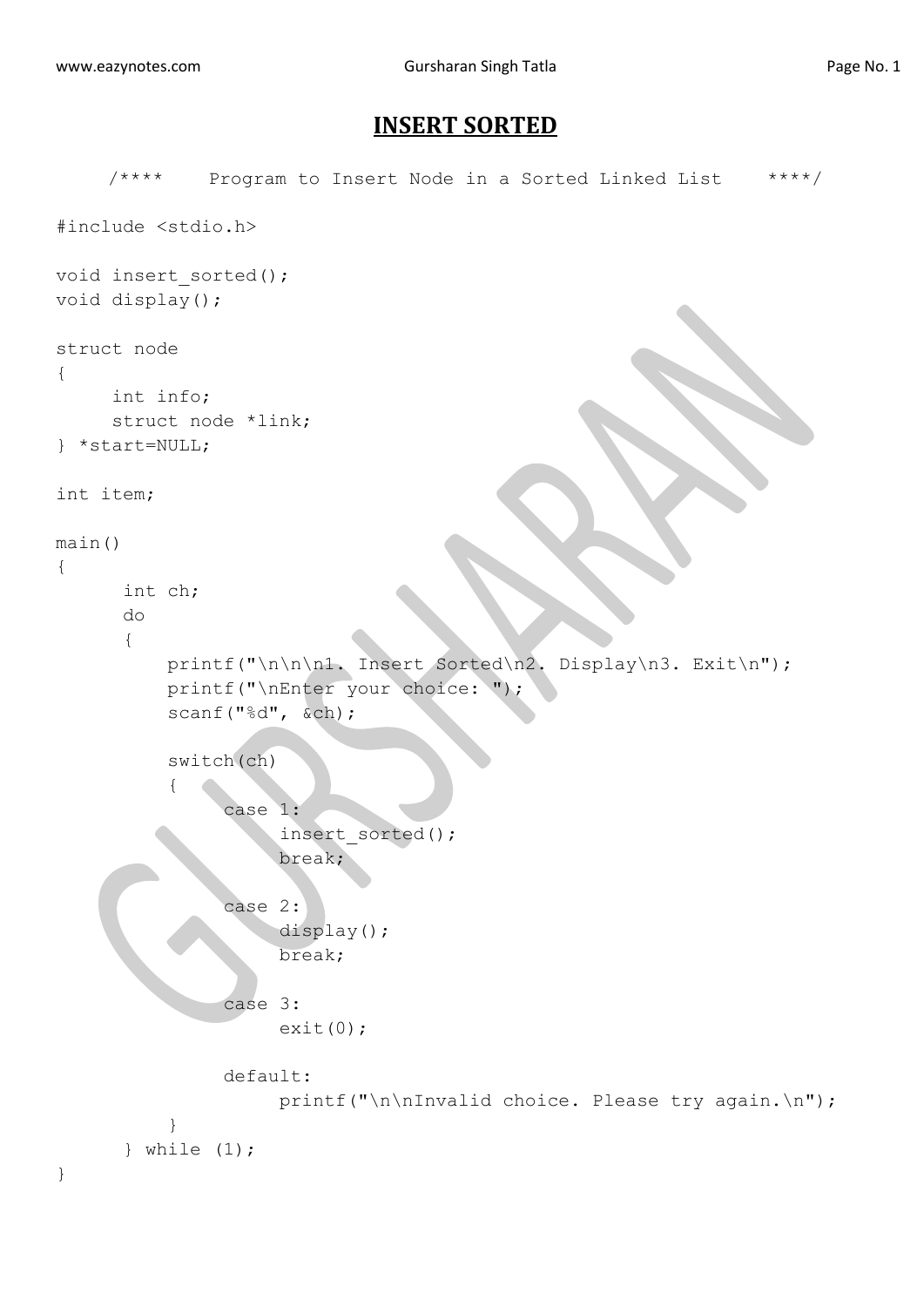```
void insert_sorted()
{
    struct node *ptr, *prev;
    printf("\n\nEnter item: ");
    scanf("%d", &item);
    if(start == NULL){
         start = (struct node *)malloc(sizeof(struct node));
         start->info = item;
         start->link = NULL;}
    else if (item < start->info)
     {
         ptr = start;
          start = (struct node *)malloc(sizeof(struct node));
          start->info = item;
         start->link =ptr; }
     else
      {
         ptr = start;
          prev = start;
         while (ptr != NULL)
\{ if (item < ptr->info)
 {
                   prev->link = (struct node *)malloc(sizeof(struct
                                                               node));
                   prev = prev->link;
                  prev->info = item;
                   prev->link = ptr;
                   return;
1999
              else if (ptr->link == NULL)
{
                   ptr->link = (struct node *)malloc(sizeof(struct
                                                               node));
                   ptr = ptr->link;
                  ptr->info = item;
                   ptr->link = NULL;
                   return;
 }
```